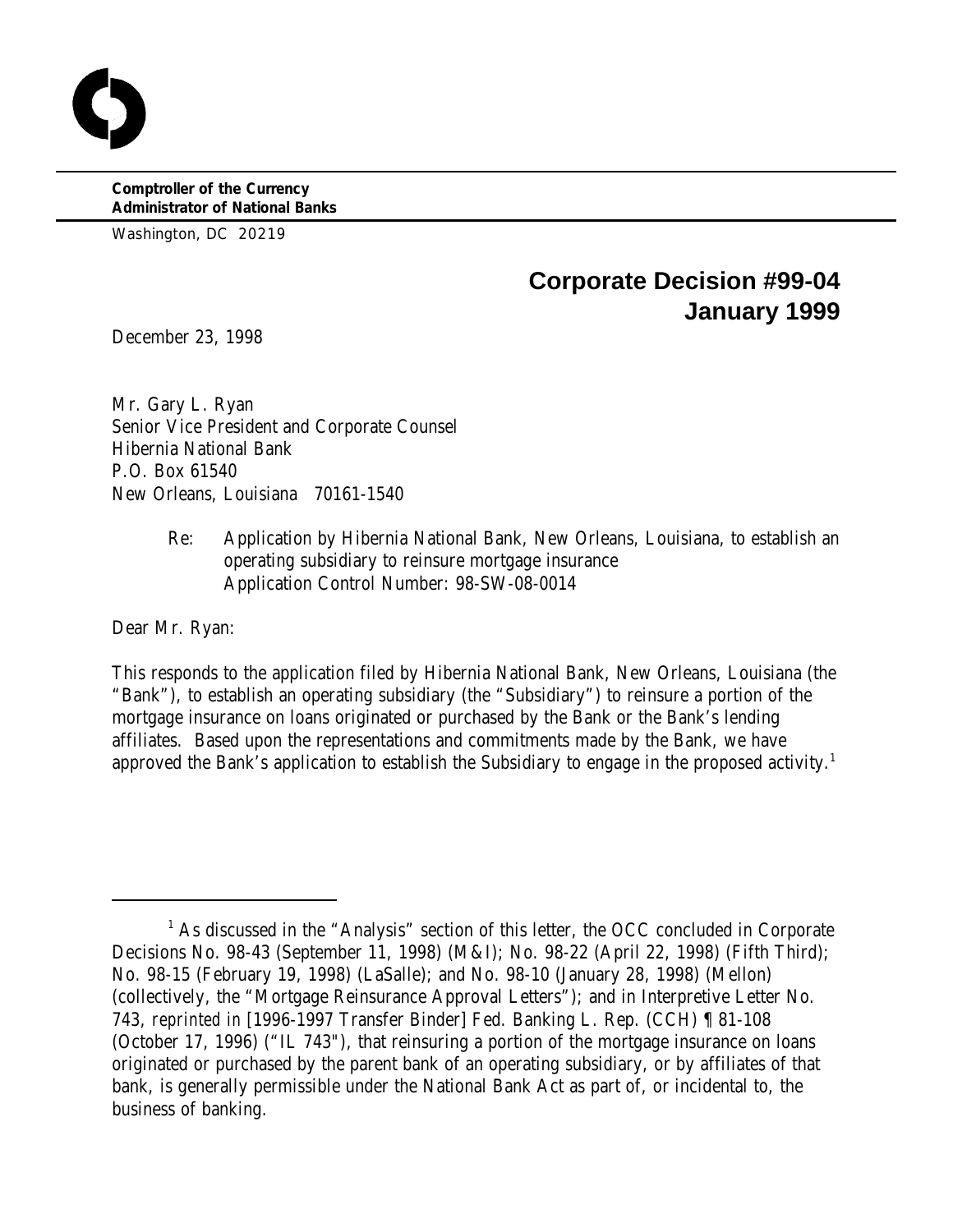## **BACKGROUND**

## **A. Mortgage Insurance Generally**

Mortgage insurance protects an investor holding a mortgage loan against default by the mortgagor. Banks and mortgage lenders generally require that borrowers obtain mortgage insurance from third-party mortgage insurers on low down payment loans.<sup>2</sup>

Mortgage insurance has played a vital role in helping low and moderate-income families become homeowners by allowing families to buy homes with less cash. Mortgage insurance also has expanded the secondary market for low down payment mortgages and the funding available for these loans. Government sponsored enterprises such as the Federal National Mortgage Association and the Federal Home Loan Mortgage Corporation, and most other purchasers in the secondary market, typically will not consider purchasing low down payment conventional loans unless the loans have mortgage insurance. Secondary market purchases of low down payment loans with mortgage insurance helped fuel the expansion in home construction and sales during the 1970s and 1980s, aiding many first-time and other home buyers.<sup>3</sup>

#### **B. The Proposed Reinsurance Activities**

## **1. The Reinsurance Relationship Generally**

Under the Bank's proposal, the Subsidiary will enter into reinsurance agreements<sup>4</sup> with a number of unaffiliated insurance carriers that issue mortgage insurance on mortgage loans originated or purchased by the Bank or its affiliates. Under the Bank's proposal, therefore, the Subsidiary is agreeing to accept from a mortgage insurer a portion of the risk of default associated with certain mortgage loans made or purchased by the Bank or the Bank's

 $2^{\circ}$  For purposes of this letter, "low down payment loans" are those loans with down payments of less than 20 percent of the property's value, or loans with loan-to-value ratios in excess of 80 percent.

<sup>&</sup>lt;sup>3</sup> See Mortgage Insurance Companies of America 1995-1996 Fact Book.

<sup>&</sup>lt;sup>4</sup> Reinsurance is a process whereby an original insurer reduces its underwriting risk by passing all or part of this risk on to another insurance company. The first underwriter may retain only a portion of the risk and reinsure the balance with a second company that then owns the cash flow and assumes that portion of the risk. *See* 13A John Alan Appleman & Jean Appleman, Insurance Law and Practice § 7681 (1976).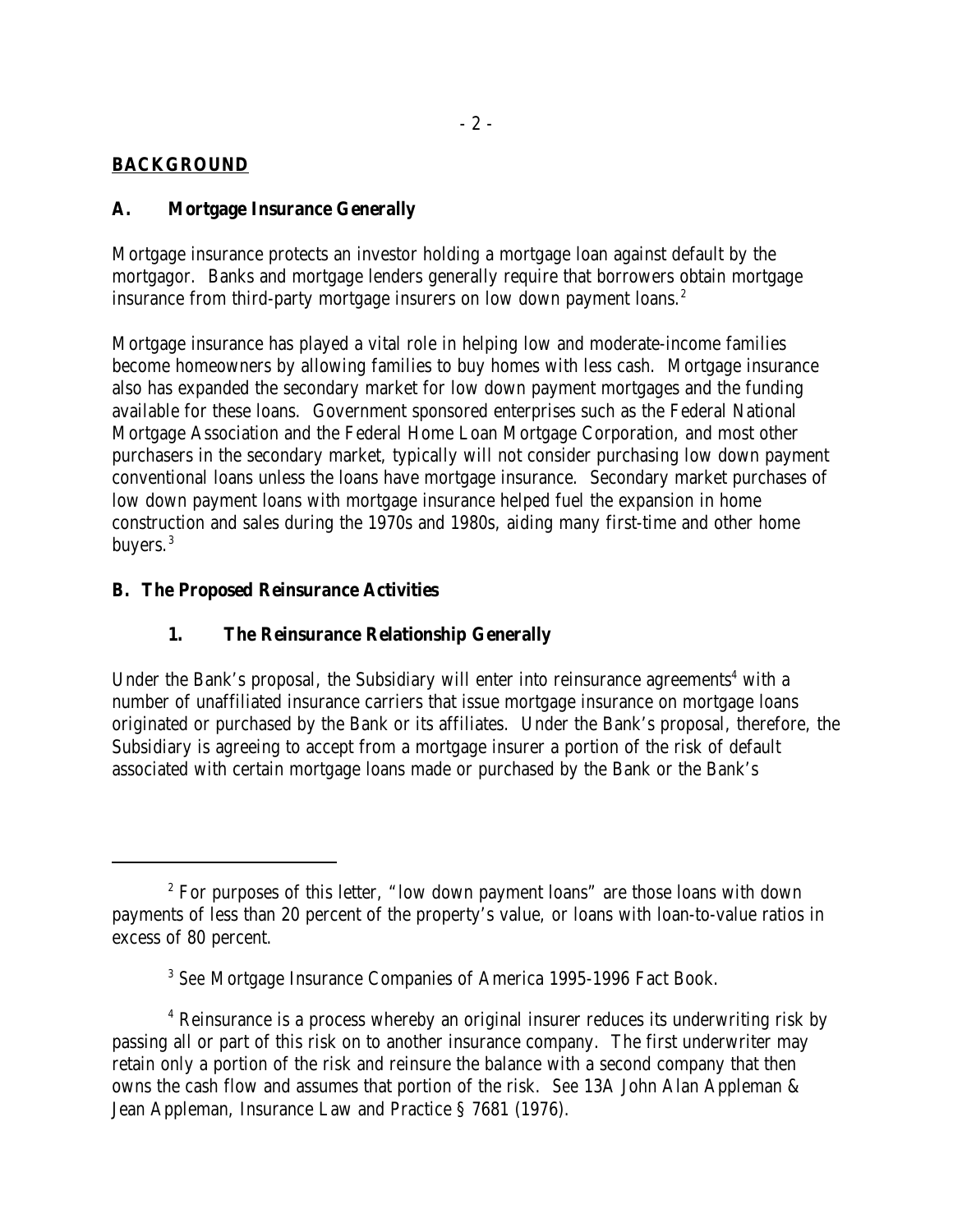affiliates.<sup>5</sup> In return for accepting risk of default, the Subsidiary will receive a share of premiums paid under reinsurance agreements between the Subsidiary and one or more primary mortgage insurers (each an "Insurer"). 6

#### **2. Terms of the Reinsurance Agreements**

Under the reinsurance agreements, the Subsidiary will become liable<sup>7</sup> to the extent provided in the reinsurance agreement to the Insurer when a loan insured by an Insurer goes into default (i.e., the borrower does not make a scheduled payment of principal and/or interest by the stated due date or within the stated grace period).<sup>8</sup> The Bank represents that under the terms of the reinsurance agreements between the Subsidiary and the Insurers, the Subsidiary's maximum contractual exposure will be limited to an exact percentage of the mortgage insurance risk on each loan or on a pool of loans. Additionally, the Bank represents that its potential liability for the Subsidiary's reinsurance obligation will not exceed the Bank's investment in the Subsidiary.

<sup>7</sup> Neither Hibernia Corporation (the Bank's parent holding company) nor any of its subsidiaries, including the Bank, will guarantee the activities or obligations of the Subsidiary or provide the Subsidiary with any other credit enhancement. The Bank's total exposure to the mortgage reinsurance activities will be limited, therefore, to the amount of its capital investment. The Bank will insure that the mortgage insurance companies with which the Bank or the Subsidiary may negotiate are advised that none of these credit enhancements will be provided.

<sup>8</sup> The primary insurer's agreement to insure will not be conditioned on the Bank's or an affiliated lender's agreement to refer any of its mortgage insurance business to the primary insurer, nor will the terms of the agreement (such as the percentage of the premium per loan reinsured that is paid to the Subsidiary) fluctuate depending on the volume of the primary insurance business referred by the lenders to the primary insurer.

 $5$  The Bank, either directly, or through its affiliates, will originate or purchase all the residential mortgage loans covered by mortgage insurance that the Subsidiary will reinsure.

 $6$  Specifically, under the Bank's reinsurance proposal, the Subsidiary's reinsurance obligations will take the form of an "excess loss" arrangement. Under an "excess loss" arrangement, the primary insurer pays, and is solely responsible for, claims arising out of a given book of business up to a predetermined amount, after which the reinsurer is obligated to reimburse the primary insurer's claims up to another predetermined amount. Thereafter, the primary insurer is solely responsible for claims in excess of the reinsurer's tier of losses on a given book. In the event the Subsidiary desires to enter into a "quota share" arrangement the Bank will provide prior notice to the OCC. If the Bank proposes to enter into such arrangements involving a risk portion of greater than 50%, the Bank will request the prior approval of the OCC.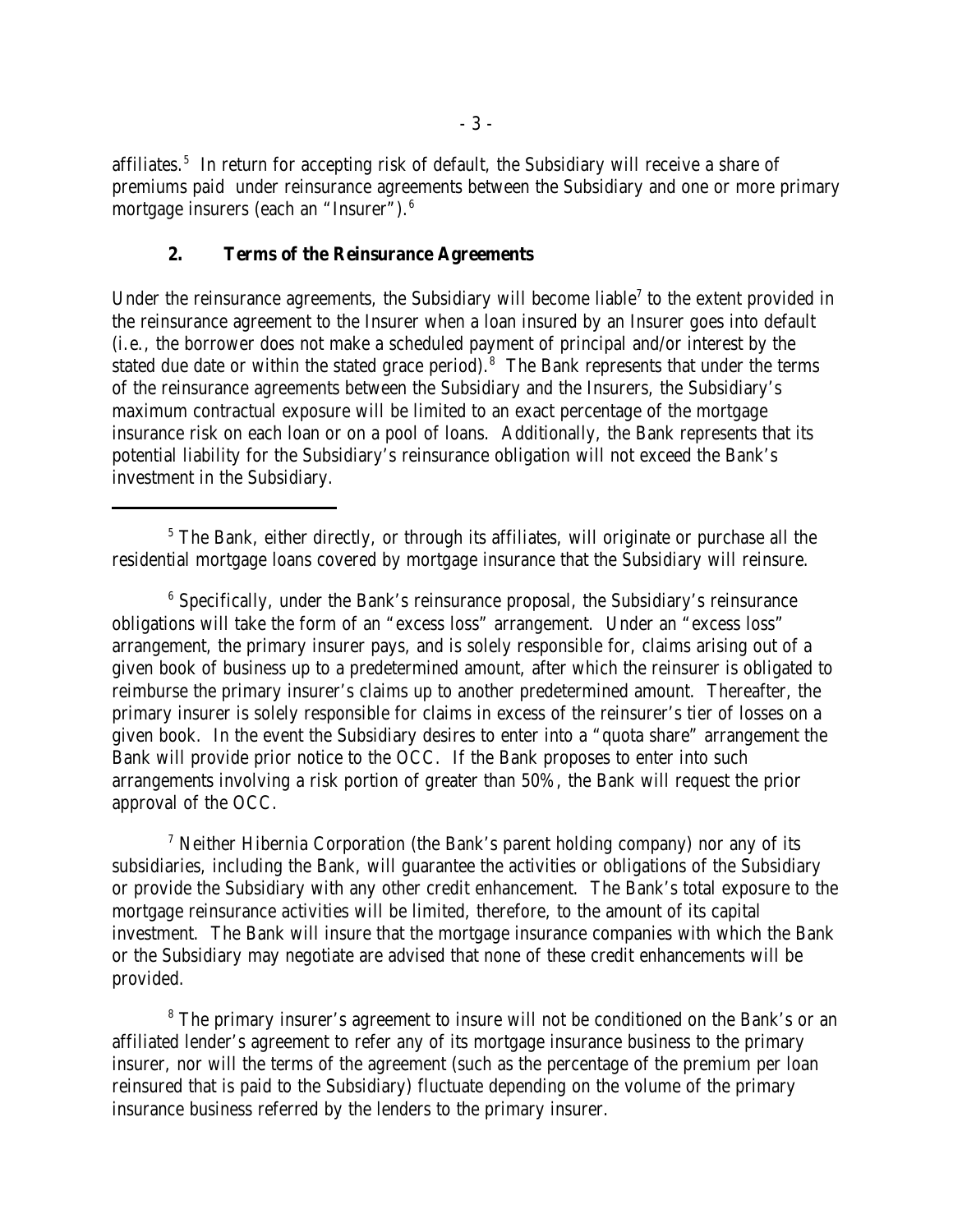The Subsidiary will not reinsure insurance on mortgage loans that have not been originated or purchased by the Bank or its affiliates, and will not underwrite such insurance as a primary insurer.<sup>9</sup>

# **3. Capitalization and Reserve Requirements**

The capitalization of the Subsidiary will be subject to both initial and ongoing requirements, which may vary depending on its size and expected book of business, and other factors. The Subsidiary will maintain a statutory contingency reserve as required by state insurance authorities. This reserve is essentially a "reservation of capital" that restricts dividend payments. The Bank represents that in most states, the contingency reserve is accumulated by retaining 50 percent of earned premiums each year. In most states, the Subsidiary may make withdrawals from the contingency reserves to the extent that losses exceed 35 percent of earned premiums in any year.

Also, the OCC requires that national banks hold capital commensurate with the level and nature of all the risks of their business, including the operation of operating subsidiaries. If the OCC determines that the Bank's capital levels do not adequately protect the Bank from any risks of the reinsurance business of its Subsidiary, the OCC may use its authority under 12 C.F.R. Part 3 to require the Bank to maintain additional capital.<sup>10</sup> The Bank has made a commitment to evaluate the risks presented by the Subsidiary's reinsurance activities and to maintain appropriate levels of capital for the Bank and the Subsidiary.<sup>11</sup> The Bank represents that it will have in place management information systems that will enable the Bank, and the OCC as part of its supervision of the Bank, to monitor, on a quarterly basis, the amount of the

 $11$  The OCC will treat the Subsidiary's reinsurance obligation as recourse with respect to loans that the Bank originates or acquires, and subsequently sells, and will apply a capital requirement for the obligation equivalent to the Bank's maximum contractual obligation, which, in this case will be limited to its investment in the Subsidiary, plus any retained earnings generated by the Subsidiary. To the extent that the Bank believes and can demonstrate to the satisfaction of the OCC that its actual risk is less than this amount, the OCC will consider whether a different approach to determining the Bank's capital requirement would be more appropriate.

<sup>&</sup>lt;sup>9</sup> The Subsidiary will not reinsure its risk obligations through offshore reinsurers.

 $10$  Section 3.10 specifically authorizes the OCC to require higher capital ratios for an individual bank in view of its circumstances. For example, higher capital ratios may be required for "a bank with significant exposure due to the risks from concentrations of credit, certain risks arising from nontraditional activities, or management's overall inability to monitor and control financial and operating risks presented by concentrations of credit and nontraditional activities." 12 C.F.R. 3.10(d).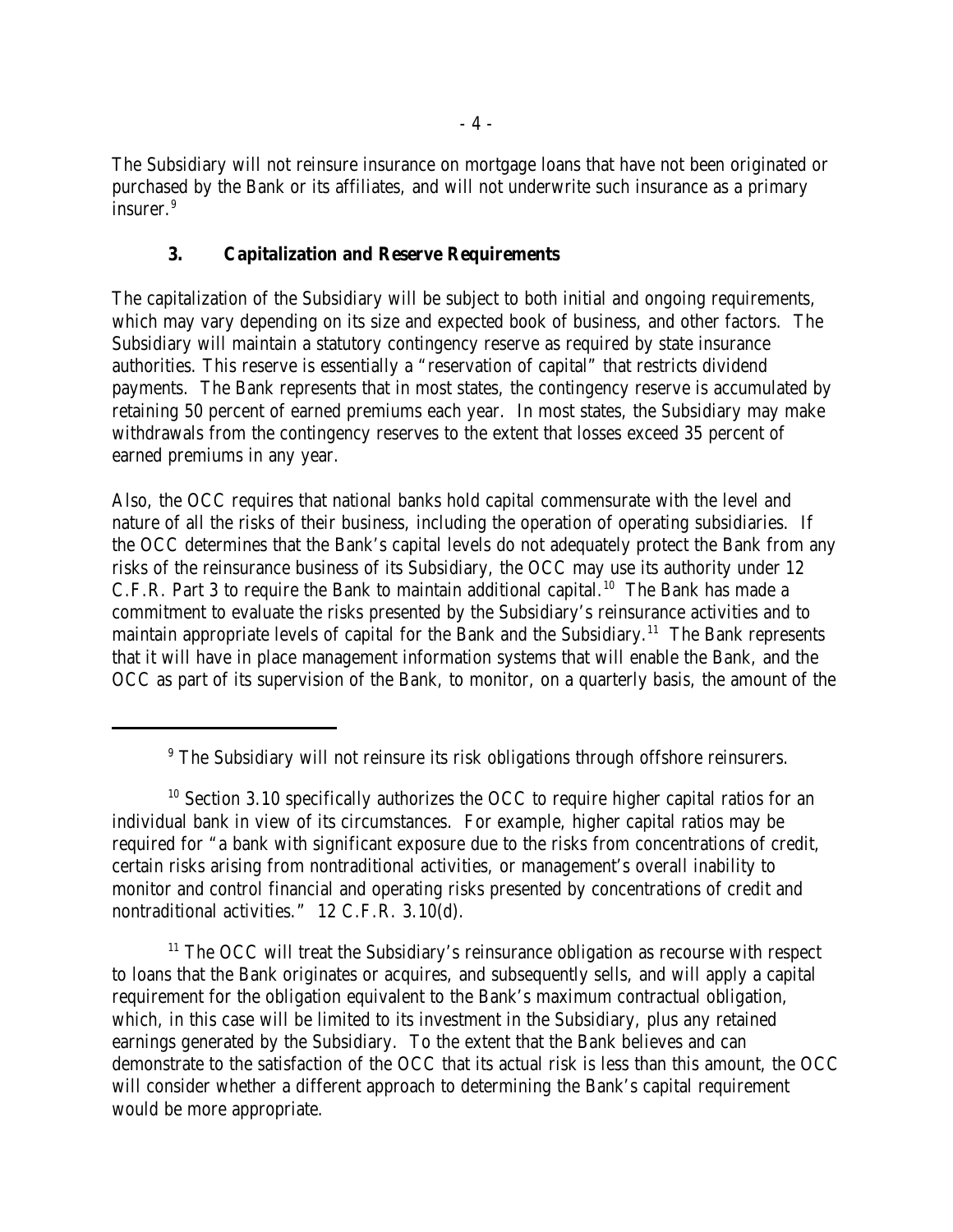Bank's risk-based capital and the amount of reinsurance risk in force at the Subsidiary to verify that the level of Bank capital is sufficient to support the risk. Moreover, the Bank represents that the Subsidiary has made a commitment to establish and maintain adequate contingency and specific case basis reserves as required under the reinsurance agreements.

The Bank also represents that under standard insurance accounting practices and the applicable reinsurance agreements, the reinsurer or the primary insurer is required to establish the following types of reserves for reinsurance risks: an unearned premium ("UEP") reserve, a loss reserve, and an incurred but not reported ("IBNR") loss reserve. The UEP reserve represents the unearned portion of premiums assumed. The loss reserve represents estimated future loss payments for loans that are delinquent but for which an insurance claim has not yet been perfected and paid. The IBNR loss reserve is a liability for future estimated losses and loss adjustment expenses for loans which are delinquent, but not yet reported as such to the primary mortgage insurer.

## **4. Consumer Provisions**

The Bank has relationships with various mortgage insurance companies and purchases mortgage insurance directly from an insurer. The borrower is charged for the cost of such insurance. Charges for mortgage insurance are included in the monthly payments and annual percentage rates disclosed by banks to customers who are shopping for a low down payment mortgage. Mortgage insurance fees thus are a component of the costs customers consider when comparing competing loan products. The Bank has represented that, in the highly competitive market for residential mortgage loans, the Bank and its affiliates have an overriding incentive to arrange for reasonably priced mortgage insurance fees in order to offer competitively priced loans. The Bank has also represented that mortgage insurers are regulated under state laws that include requirements for rate filings and approval.

The Bank also represents that the Bank and its affiliates will disclose to borrowers prior to loan closing that the Subsidiary may reinsure a portion of the mortgage insurance issued in connection with the loan and, in return for assuming such risk, the Subsidiary may receive a portion of the insurance premium.<sup>12</sup> These disclosures will explain that the reinsurance arrangement does not affect the cost of such insurance to the borrower. The Bank further represents that, for those borrowers whose loans have mortgage insurance coverage, it will

 $12$  The Bank also represents that the Subsidiary will not pay any commission, fee, remuneration, or other compensation to an insured lender in connection with the placement of mortgage insurance.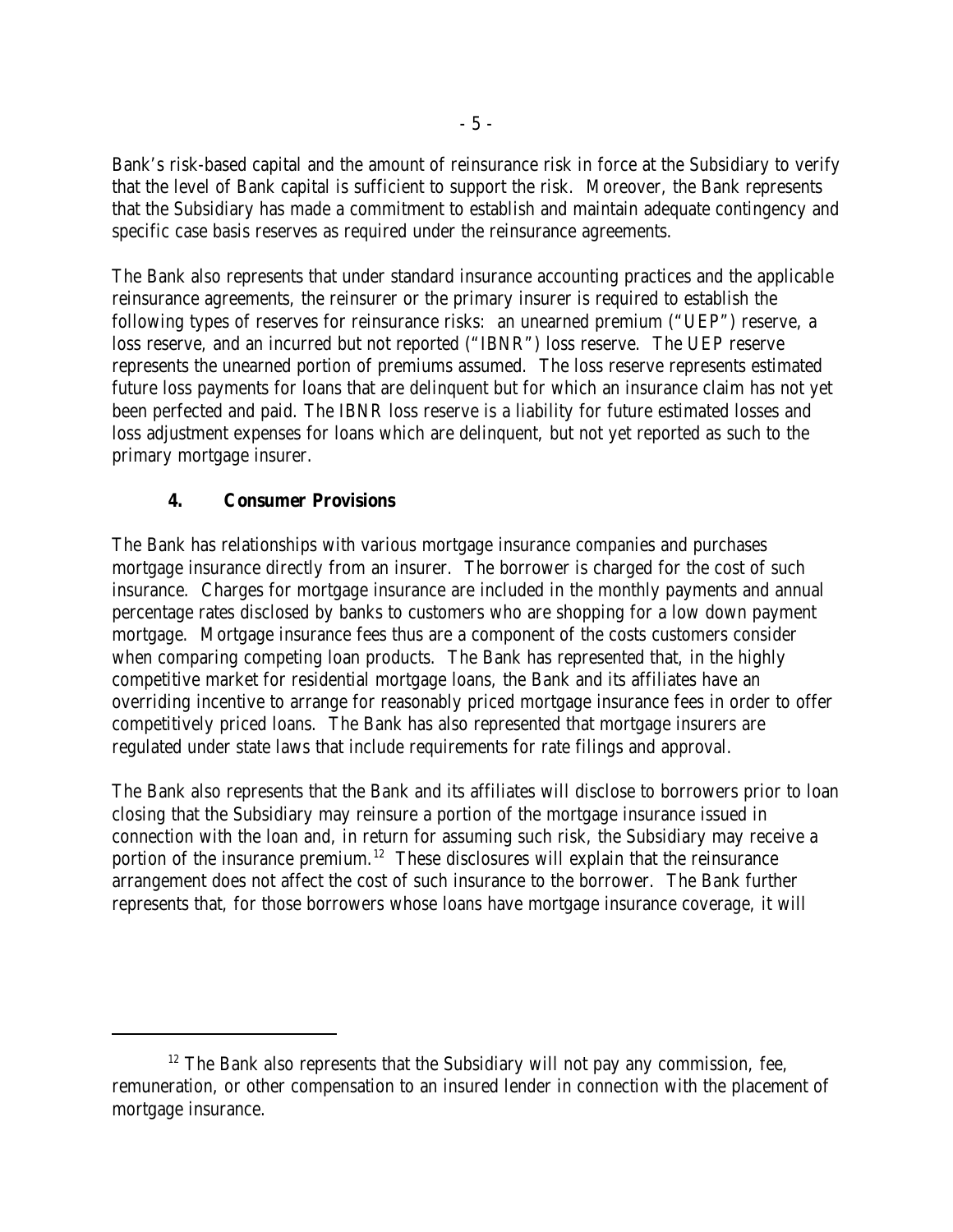allow its borrowers the choice to exclude their mortgage insurance from the reinsurance arrangement with the Subsidiary. $13$ 

## **5. Safety and Soundness Considerations**

The Bank's proposal includes safeguards to limit its mortgage reinsurance risk. The Subsidiary will be a state-chartered, state-regulated<sup>14</sup> monoline company (that is, its business will be restricted to the reinsurance of mortgage insurance)<sup>15</sup> and will reinsure mortgage insurance only on loans originated or purchased by the Bank or one of its affiliates. The Subsidiary will not reinsure other mortgage loans.

The Subsidiary also will not underwrite mortgage insurance as a primary insurer. Specifically, the Bank has noted that: (1) a primary insurer operating under applicable state laws will underwrite the mortgage insurance that will be reinsured by the Subsidiary;  $^{16}$  (2) the primary insurer will set premium rates and will administer the claim settlement process; (3) the lender's insurance contract will be solely with the primary insurer, not the Subsidiary; (4) the primary insurer will be solely responsible for all loss, except a predetermined range of loss; and (5) the primary insurer must pay the entire portion of claims and then seek reimbursement from the Subsidiary for the reinsured portion.

The Subsidiary will be a bona fide subsidiary, managed and operated by its own employees or employees who are dual or leased employees of other Bank affiliates. Officers and directors of the Subsidiary may also be officers and directors of Hibernia Corporation or its subsidiaries. When acting in their official capacities for the Subsidiary, however, these employees, officers and directors will act solely on behalf of the Subsidiary and will be subject to all applicable fiduciary duties owed to the Subsidiary corporation.<sup>17</sup> In addition, the services of a third party administrator ("TPA") will be utilized. Pursuant to a management agreement, the TPA will provide assistance and services to the Subsidiary, including collection and recording of

 $14$  The Subsidiary will be chartered and regulated by the State of Vermont.

 $15$  All investments made by the Subsidiary will be limited to those investments which are permissible for national banks.

 $16$  The primary insurer may use delegated underwriting standards, as described below.

 $13$  A meaningful choice would provide the consumer an easy, non-burdensome opportunity to opt out by, for example, indicating a preference one way or the other on a form, or calling a specified toll free number.

 $17$  The Subsidiary will maintain separate books and records and hold itself out to the public as a separate corporate entity, and will be regulated under state insurance laws as a separate corporation.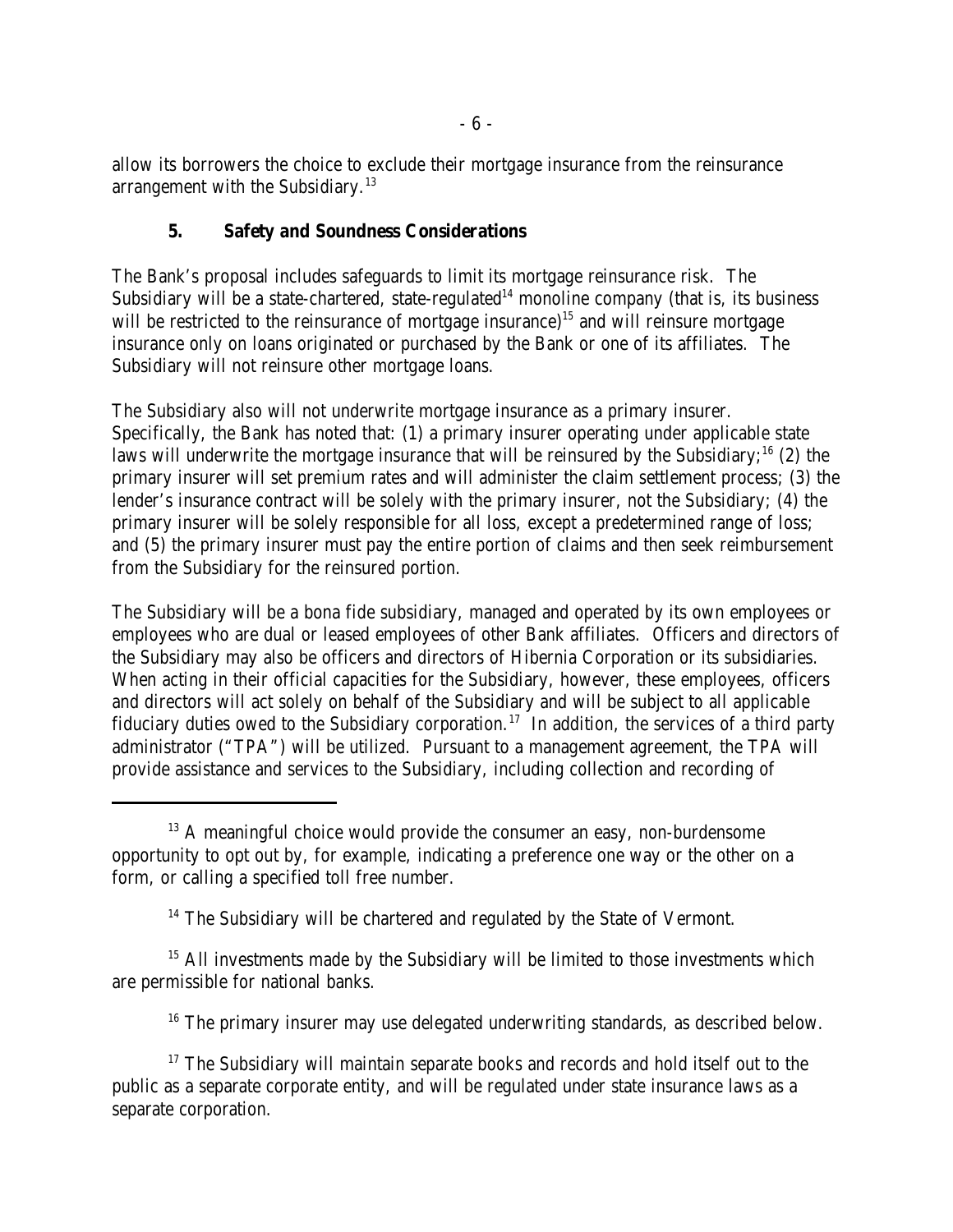premiums, preparation of budgets and forecasts, maintenance of premium and policy records, processing claim payments, and tracking and monitoring claims and claim activity.<sup>18</sup>

The Bank's own credit standards and credit underwriting experience will also be used to manage reinsurance risk since the Subsidiary will only accept home mortgage loan credit risks consistent with the Bank's underwriting standards. At present, the Bank and its mortgage lending affiliates purchase mortgage insurance from several different underwriters. These mortgage insurance underwriters have accepted the mortgage lending standards of the Bank and the Bank's mortgage lending affiliates<sup>19</sup> as a sufficient basis for determining if they will issue mortgage insurance coverage. Under this process, commonly referred to as "delegated underwriting," the mortgage insurance companies rely on the same underwriting standards and the same personnel used by the Bank and the Bank's mortgage lending affiliates in determining whether to approve a particular mortgage loan in the first instance. Thus, the approval of mortgage loans by the Bank and the Bank's mortgage lending affiliates is accepted by the primary mortgage insurance companies as the basis upon which to issue mortgage insurance coverage.

The Subsidiary will also be subject to regulation and oversight by regulatory authorities. As a state-chartered reinsurer, the Subsidiary will be subject to regulation by the state insurance authorities and state law requirements including licensing, capital, and reserve requirements. The Bank has represented that its current intention is for the Subsidiary to be chartered in Vermont. The Bank also represents that under the reinsurance agreements between the Subsidiary and the mortgage insurers, the Subsidiary will agree to comply with the reinsurance regulatory requirements of the mortgage insurer's state of domicile.<sup>20</sup>

In return for accepting the limited credit risk associated with the proposed reinsurance arrangement, the Subsidiary will receive insurance premiums, as well as investment income

 $18$  Under the terms of the management agreement, TPA will indemnify and hold the Subsidiary harmless from and against any and all losses, costs, damages and expenses that the Subsidiary may incur as a result of the negligence or willful misconduct of the TPA, its employees, agents and contractors or the breach of any term, warranty or covenant of the management agreement.

 $19$  The Bank has represented that its affiliates use underwriting standards comparable to the Bank's for their mortgage loans.

 $20$  The Bank is also aware of the applicability of certain provisions under the Real Estate Settlement Procedures Act ("RESPA"), 12 U.S.C. §§ 2601-2617 (1997), and has represented that the Subsidiary's activities will be conducted in compliance with applicable provisions of RESPA.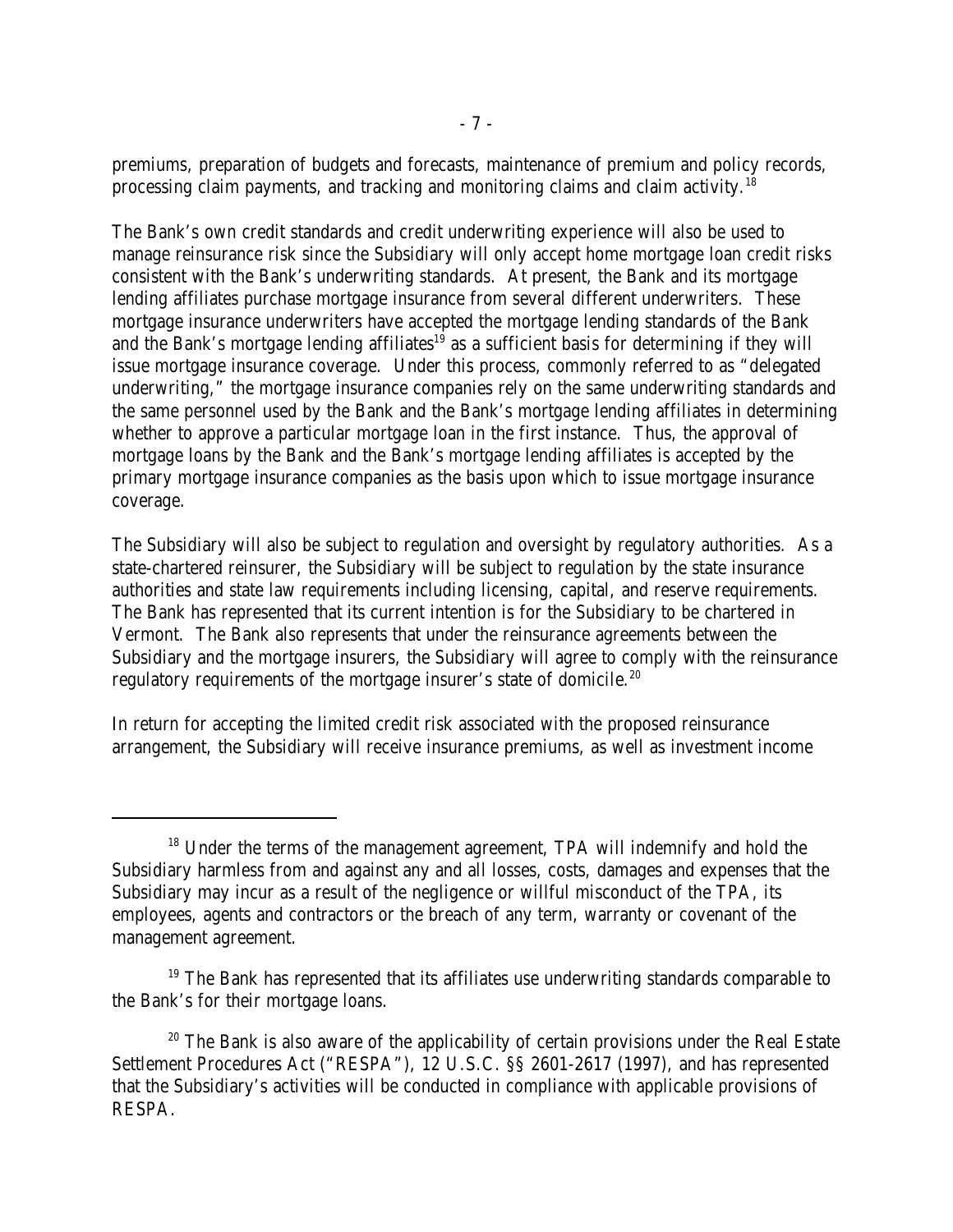from its cash flow, providing a potentially important source of revenue for the Bank and the Subsidiary.

# **ANALYSIS**

## **A. "Business of Banking" Analysis**

The OCC previously has determined that reinsuring a portion of the mortgage insurance on loans originated or purchased by the parent bank of an operating subsidiary, or by the parent bank's lending affiliates, is generally permissible under the National Bank Act because this activity is part of, or incidental to, the business of banking.<sup>21</sup> In the Mortgage Reinsurance Approval Letters and IL 743, the OCC concluded that, in general, this kind of reinsurance activity is part of the business of banking because the activity (1) is functionally equivalent to or a logical outgrowth of a recognized banking activity; (2) responds to customer needs or otherwise benefits the bank or its customers; and (3) involves risks similar in nature to those already assumed by banks. The OCC also concluded in the Mortgage Reinsurance Approval Letters and IL 743 that, even if the activity were not part of the business of banking, it would be permissible as an activity incidental to banking, particularly to a national bank's express power to make loans, because it optimized the use of the bank's credit underwriting capacities.

In determining whether this activity is permissible in the Bank's particular case, we will discuss each of the "business of banking" factors analyzed in the Mortgage Reinsurance Approval Letters and IL 743, and apply them to the specific facts of the Bank's proposal.

## **1. Functionally Equivalent to or a Logical Outgrowth of Recognized Banking Functions**

The Bank's reinsurance, through its Subsidiary, of mortgage loans made or purchased by the Bank or its affiliates, is functionally equivalent to, or a logical outgrowth of, the Bank's business of underwriting mortgage loans. National banks are expressly authorized to make loans under 12 U.S.C. § 24(Seventh) and to underwrite mortgages under 12 U.S.C. § 371. The proposed reinsurance arrangements are comparable to the extension of low down payment mortgage loans without mortgage insurance, but with higher interest rates to cover the risk of nonpayment. Through the reinsurance vehicle, the Bank is engaged in credit judgments and assumes credit risks comparable to those involved in making these mortgage loans without mortgage insurance. With both arrangements, the Bank's decision to accept those credit risks are determined by the Bank's underwriting standards, which are derived from the Bank's lending experience and expertise.<sup>22</sup> Moreover, the risks assumed by the Bank are credit risks

<sup>&</sup>lt;sup>21</sup> See the "Mortgage Reinsurance Approval Letters" and IL 743.

 $22$  As discussed previously, all of the mortgage insurers through which the Bank currently purchases mortgage insurance practice "delegated underwriting." Specifically, those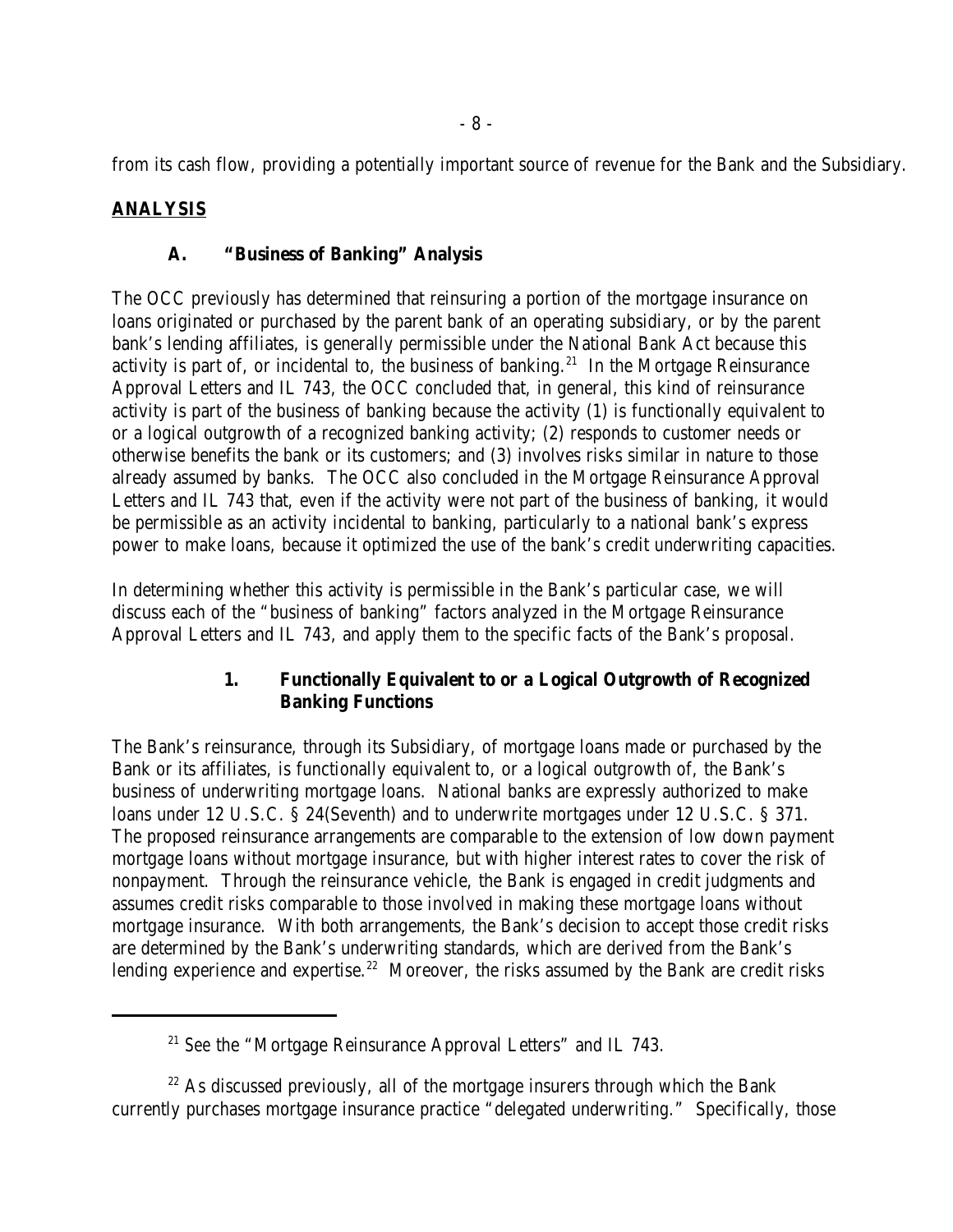rather than actuarial risks. Unlike many traditional forms of insurance, which relate to casualties, death, disability, etc., the Subsidiary's reinsurance would relate to the ability of the mortgage borrower to pay the underlying mortgage obligation. Thus, when reinsuring a mortgage insurance risk, the Subsidiary essentially assumes credit rather than actuarial risk. The Subsidiary's proposed reinsurance activities also are functionally equivalent to a partial repurchase of a national bank's own loans, a traditional banking activity. It is well established that banks may originate, purchase and sell mortgage and other loans.<sup>23</sup> Under the proposed reinsurance arrangements, the Subsidiary will accept from a primary mortgage insurer part of the credit risk from loans originated or purchased by the Bank or its affiliates. Both the proposed mortgage reinsurance and the repurchase of participations in the Bank's loans thus would involve credit decisions based on the same underwriting criteria and comparable credit risks. Both involve the receipt of income for assuming those credit risks and the assumption of losses when the borrower defaults for any reason. The proposed reinsurance activities thus are functionally equivalent to established bank lending activities.

The process of reinsuring mortgage insurance in the manner proposed by the Bank is "functionally interchangeable" with the process of lending and is essentially a new way of conducting an aspect of the very old business of banking. *See M&M Leasing Corp. v. Seattle First National Bank*, 563 F.2d 1377, 1382 - 1383 (9th Cir. 1977). In the *M&M Leasing Corp.* decision, the court affirmed the opinion of the Comptroller, holding that personal property leasing was a permissible activity for national banks. The court concluded that leasing, when the transaction constitutes a loan secured by leased property, is essentially the lending of money on personal security, an express power under the National Bank Act. *Id.* at 1382. In its analysis, the court discussed how financial leasing is similar to lending on personal security, serves the same purpose as lending, and is "functionally interchangeable" with lending. The court stressed that this "functional interchangeability" was the touchstone of its decision. *Id.* at 1383. Similarly, in *American Insurance Association v. Clarke,* 865 F.2d 278 (D.C. Cir.

insurers rely on the Bank's (or the Bank's affiliates') mortgage lending standards as a sufficient basis for determining if they will issue mortgage insurance. The approval of mortgage loans by the Bank and the Bank's mortgage lending affiliates is accepted by the mortgage insurance companies as the basis upon which to issue mortgage insurance coverage. Accordingly, when the Subsidiary engages in the proposed reinsurance activity, the Subsidiary will be relying on the same credit analysis and underwriting standards used by the Bank or the Bank's mortgage lending affiliates in determining whether to approve a mortgage loan in the first instance. Thus, the proposed reinsurance activity is functionally comparable to a lender's role, based on the same credit analysis and standards used by the lender.

<sup>&</sup>lt;sup>23</sup> See 12 U.S.C. § 371(a); Interpretive Letter No. 418, *reprinted in* [1988-89 Transfer Binder] Fed. Banking L. Rep. (CCH) ¶ 85,642, at 78,011 (Feb. 17, 1988) (referring to origination, making, purchase and sale of real estate loans as "centrally traditional banking activities"); OCC, *Mortgage Banking: Comptroller's Handbook* 1-3, 9-10 (March 1996).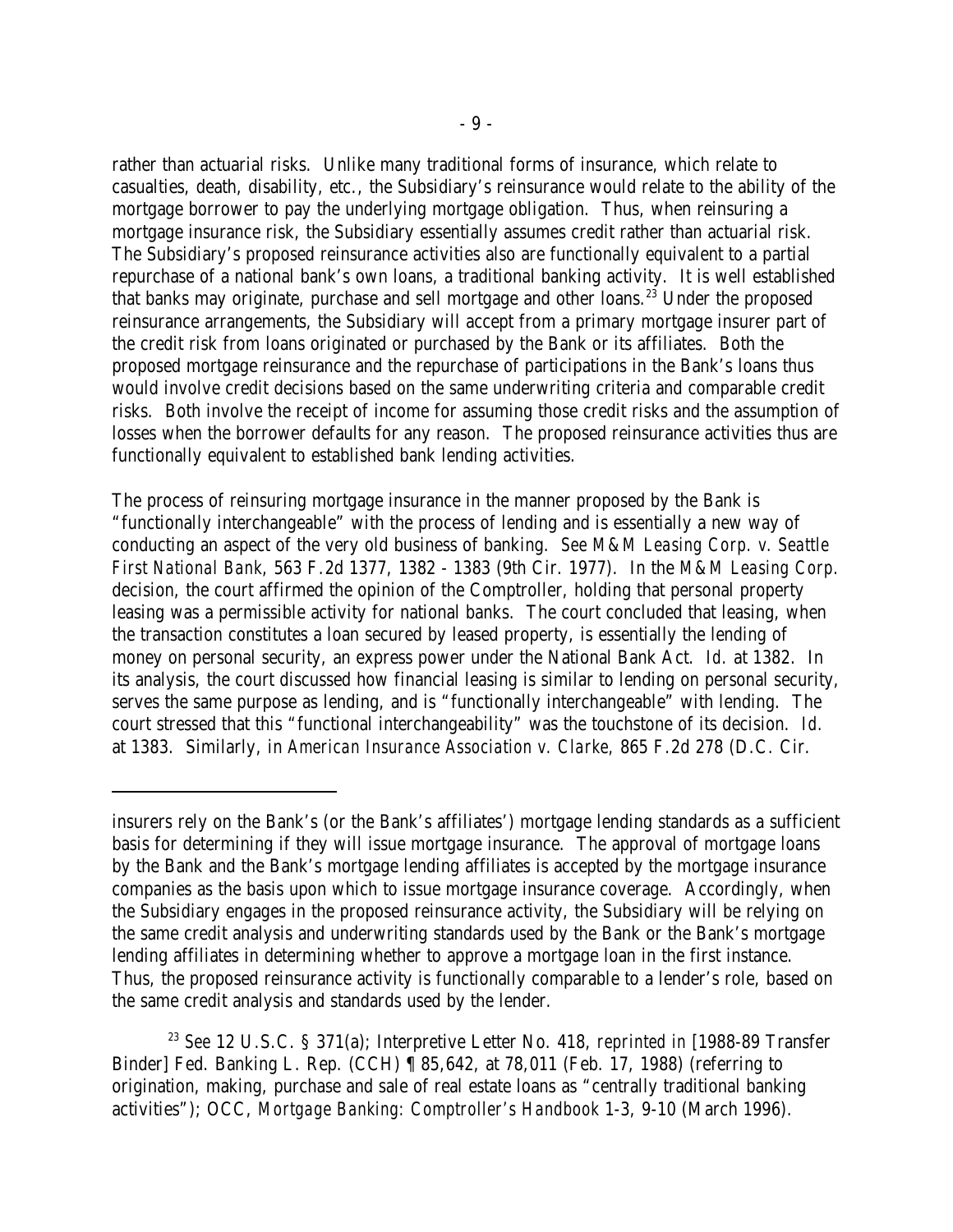1988), the court also considered whether a new activity was "functionally equivalent" to a recognized banking power. There, the court affirmed the Comptroller's opinion that the use of standby credits to insure municipal bonds was functionally equivalent to the issuance of a standby letter of credit, a device long recognized as within the business of banking. The Bank's proposal to reinsure loans through its Subsidiary is clearly consistent with this line of analysis and represents an alternative way for the Bank to extend mortgage loans.

The Bank's proposal is also consistent with other bank activities related to banks' lending powers. Under 12 C.F.R. § 7.1013 a national bank may offer debt cancellation contracts for the death or disability of a borrower.<sup>24</sup> The Bank's credit position, as reinsurer of mortgage loans through its Subsidiary, would resemble the position assumed by lenders in issuing debt cancellation contracts. In both of these activities, the initial credit decision also provides the basis for assuming the additional role involving the loan. Moreover, in both cases the risk assumed is closely related to the risk of default that is inherent in banks' lending functions.<sup>25</sup> The fact that the Subsidiary's reinsurance activities will include reinsuring mortgage insurance on certain mortgage loans that are not originated or purchased by the Bank, *i.e.*, mortgage loans that are originated or purchased by the Bank's mortgage lending affiliates, does not affect the permissibility of the Bank's proposal. Under the Bank's proposed reinsurance arrangement, a portion of the risk of default associated with a loan held by a mortgage lending affiliate would simply be transferred to the Subsidiary. According to the Bank, the Subsidiary will only reinsure those loans that meet the Bank's credit standards. In any case, the Bank has represented that its affiliates use comparable underwriting standards for their mortgage loans.<sup>26</sup> As a result, the Bank will be reinsuring essentially homogenous mortgage loans originated under the oversight and subject to the credit guidelines of the same overall banking company. The fact that the banking company may choose for business reasons to originate some portion of these mortgage loans from the Bank's affiliates, or to purchase some portion of these

<sup>&</sup>lt;sup>24</sup> See also Interpretive Letter No. 277, *reprinted in* [1983-1984 Transfer Binder] Fed. Banking L. Rep. (CCH) ¶ 85,441 (December 21, 1983) (permitting national banks to underwrite credit life insurance); Interpretive Ruling 7.1016 (permitting national banks to issue and honor independent undertakings).

 $25$  Debt cancellation contracts provide for the cancellation of specified loan amounts upon the occurrence of a specific event (*e.g.*, the borrower's death), whereas private mortgage insurance covers mortgage loan defaults for any reason where there is insufficient mortgage loan collateral. Thus, the risks assumed when a bank reinsures mortgage loans is more analogous to a bank's lending than the risks assumed when a bank issues debt cancellation contracts.

*See* footnote 19, *supra.* <sup>26</sup>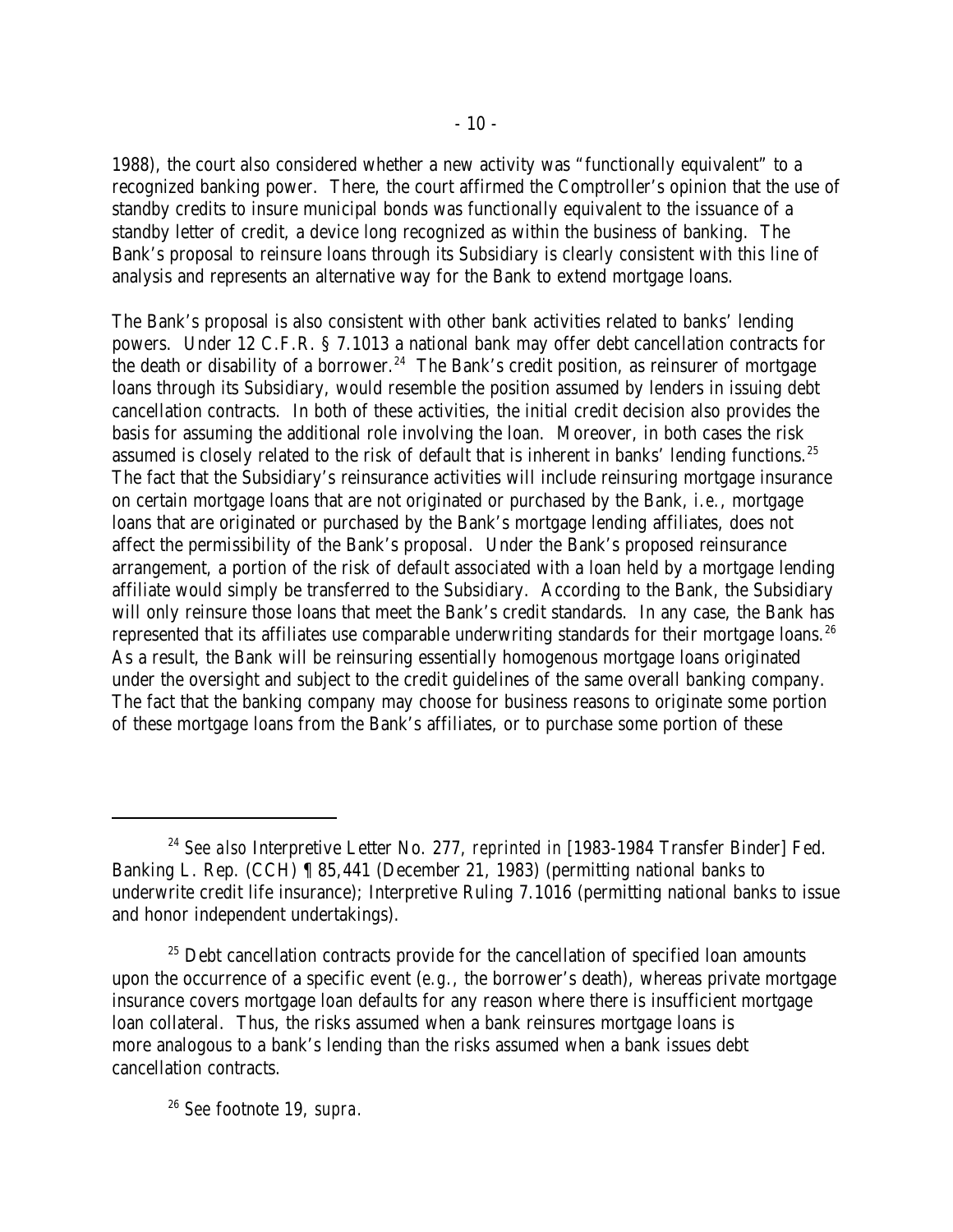mortgage loans, does not in this instance limit the Bank's authority to engage in the proposed reinsurance activity.<sup>27</sup>

## **2. Respond to Customer Needs or Otherwise Benefit the Bank or Its Customers**

The Bank's proposal potentially benefits the Bank and its customers. The Bank and its mortgage lending affiliates usually require a down payment of at least 20 percent of the appraised value of a home. However, the Bank and its mortgage lending affiliates will accept smaller down payments if repayment of a mortgage is backed by mortgage insurance. Thus, customers benefit from mortgage insurance because it enables them to make small down payments on the purchases of their homes. They have the option of paying the higher monthly costs associated with low down payments, or paying a larger down payment. The Bank's involvement in mortgage reinsurance should not diminish customers' ability to obtain optional mortgage insurance, and may even increase competition and promote the availability of mortgage insurance at competitive rates.

The Bank's proposal also benefits the Bank because it provides the Bank flexibility in structuring its activities to obtain new sources of credit-related income. Mortgage insurers assume some of the credit risks on the Bank's low down payment loans that would otherwise be borne by the Bank. Through the proposed reinsurance activities, the Bank may acquire additional mortgage credit business that can be managed as part of the Bank's overall mortgage credit risk management program. This additional business provides the Bank an alternative vehicle for achieving risk objectives. One alternative approach by which the Bank could expand its mortgage credit-related business would be to buy interests in loans originated by unrelated lenders. However, this approach has the drawback that the initial underwriting of the mortgage-related risk would not have been done by the Bank's own (or an affiliate's) personnel, using the Bank's underwriting standards. Thus, the Bank would need to review the underwriting standards and credit information for the loans, or obtain appropriate credit enhancements and guarantees, since it would not have the same familiarity with the borrowers as with its own (or its affiliate's) loans. Mortgage reinsurance thus may provide the Bank a means to manage its mortgage-related risk exposure that could be preferable due to cost or safety and soundness considerations.

 $27$  In many respects, the Subsidiary's reinsurance on a portion of the Bank's affiliates' mortgage loans is equivalent to purchasing participations in those mortgage loans, an express power. In general, a mortgage insurance reinsurer relies on the same credit standards as a bank would in determining whether to purchase a loan participation. A mortgage insurance reinsurer and the purchaser of a loan participation also receive income for assuming credit risks and incur loss when the borrower defaults for any reason.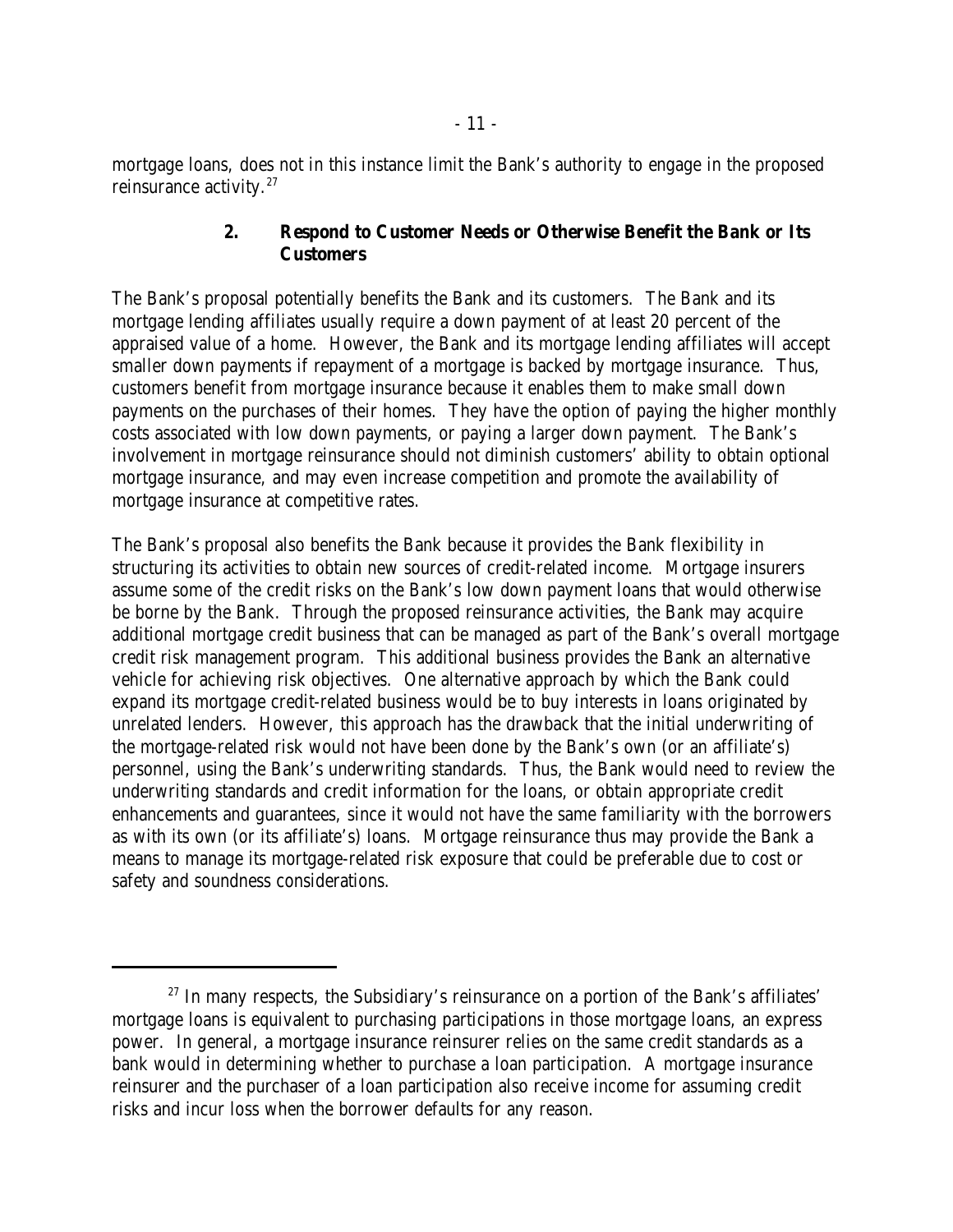## **3. Risks Similar in Nature to Those Already Assumed by National Banks**

As discussed, the risks a national bank confronts in reinsuring mortgage insurance in the manner proposed by the Bank are essentially the same type as the risks associated with the permissible activities of underwriting mortgage loans. Through the proposed reinsurance activities, the Subsidiary will assume additional risks transferred by the Bank to a mortgage insurer. However, these risks are similar to risks that would be incurred by the Bank or its mortgage lending affiliates on a loan with a high loan-to-value ratio not covered by mortgage insurance or through purchases of participations in the Bank's loans. Under the reinsurance agreement, this credit-like risk is simply transferred from the Bank or its mortgage lending affiliates to the primary mortgage insurer, and then to the Subsidiary.<sup>28</sup> The Subsidiary receives compensation for the risk of default through its share of premiums paid under the reinsurance contract. Moreover, because the underwriting standards for mortgage insurance are the same as those for the mortgage loans themselves, the Subsidiary's likelihood of liability on a claim is no different than that of the Bank (or the Bank's mortgage lending affiliate) upon default if the loan were not covered by mortgage insurance.<sup>29</sup>

## **B. Incidental To the Business of Banking Analysis**

The OCC also determined in the Mortgage Reinsurance Approval Letters and in IL 743 that even if the Bank's proposal were not viewed as part of the business of banking, reinsuring a portion of the mortgage insurance on loans originated or purchased by the parent bank of an operating subsidiary, or originated or purchased by the parent bank's lending affiliates, is generally permissible because this activity is incidental to the business of banking, since it is incidental to a national bank's express power to make loans.

 $28$  The credit-like risk transferred to the Subsidiary is also similar to the risk assumed by a bank in repurchasing an interest in a loan that the bank has previously sold, or in retaining an interest in a pool of loans that the bank has securitized.

 $29$  We note that as a result of the Subsidiary reinsuring mortgage insurance on the loans of the Bank and its affiliates, the Subsidiary would have the added advantage of commencing the activity with a clear understanding of the mortgage insurance reinsurance operation, the geographic distribution of the mortgage loan portfolio, and historic default rate experience. The Bank and its mortgage lending affiliates maintain risk management procedures designed to control geographic distribution of the mortgage loan portfolio and other concentration risks. The Bank represents that these risk management procedures enable the Bank and its mortgage lending affiliates to avoid undue concentrations in their loan portfolios. The Bank represents that these same risk management procedures will also enable the Bank to avoid undue concentrations in connection with the Subsidiary's mortgage reinsurance operations.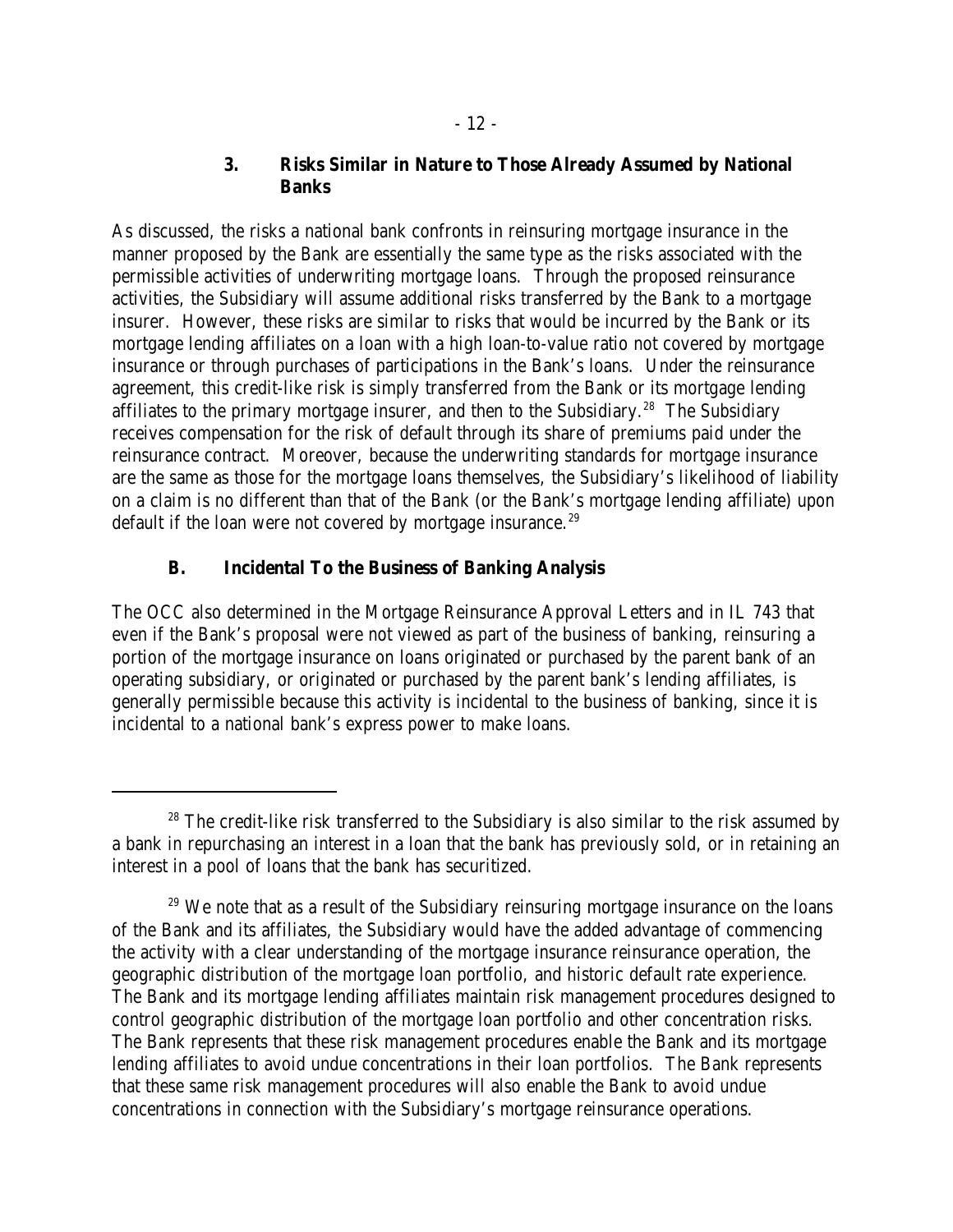Based on the particular facts of the Bank's case, the Bank's proposal clearly is incidental to the business of banking. In *NationsBank of North Carolina, N.A. v. Variable Annuity Life Insurance Co.*, 513 U.S. 251 (1995) ("*VALIC*"), the Supreme Court expressly held that the "business of banking" is not limited to the enumerated powers in 12 U.S.C. § 24(Seventh), but encompasses more broadly activities that are part of the business of banking.<sup>30</sup> The *VALIC* decision further established that banks may engage in activities that are incidental to the enumerated powers as well as the broader "business of banking."

Prior to *VALIC*, the standard that was often considered in determining whether an activity was incidental to banking was the one advanced by the First Circuit Court of Appeals in *Arnold Tours*, Inc. v. Camp, 472 F.2d 427 (1st Cir. 1972) ("*Arnold Tours*"). The *Arnold Tours* standard defined an incidental power as one that is "convenient or useful in connection with the performance of one of the bank's established activities pursuant to its *express* powers under the National Bank Act."<sup>31</sup> Even prior to *VALIC*, the *Arnold Tours* formula represented the narrow interpretation of the "incidental powers" provision of the National Bank Act.<sup>32</sup> The *VALIC* decision, however, has established that the *Arnold Tours* formula provides that an incidental power includes one that is convenient and useful to the "business of banking," as well as a power incidental to the express powers specifically enumerated in 12 U.S.C. § 24(Seventh).

The activity the Bank proposes is incidental to the business of banking under the *Arnold Tours* standard. Reinsuring mortgage insurance in the manner proposed by the Bank is incidental to its express power to make loans. The proposed activity is "convenient" and "useful" to the Bank's power to make loans because it will enable the Bank to structure mortgage loans in a more flexible way.<sup>33</sup> Specifically, the proposed activity will provide the Bank an alternative structure for making loans that could otherwise be made with a higher rate of interest to cover the increased risk of nonpayment associated with a low down payment. The proposed activities also provide the Bank an alternative to participating in loans to expand its credit activities. This flexibility is convenient and useful to the Bank in determining how to structure its mortgage lending activities in the most efficient and profitable manner and in offering a competitive array of mortgage lending products to its customers. The proposed activities also

<sup>30</sup> *VALIC* at 258, n.2.

<sup>31</sup> Arnold Tours at 432 (emphasis added).

<sup>32</sup> Interpretive Letter No. 494, *reprinted in* [1989-1990 Transfer Binder] Fed. Banking L. Rep. (CCH) ¶ 83,083 (December 20, 1989).

*Arnold Tours. See also*, *Franklin National Bank of Franklin Square v. New York*, 33 347 U.S. 373 (1954) (power to advertise bank services); and *Auten v. United States Nat'l Bank*, 174 U.S. 125 (1899) (power to borrow money). In these cases the courts' holdings relied on whether the activity was "useful."